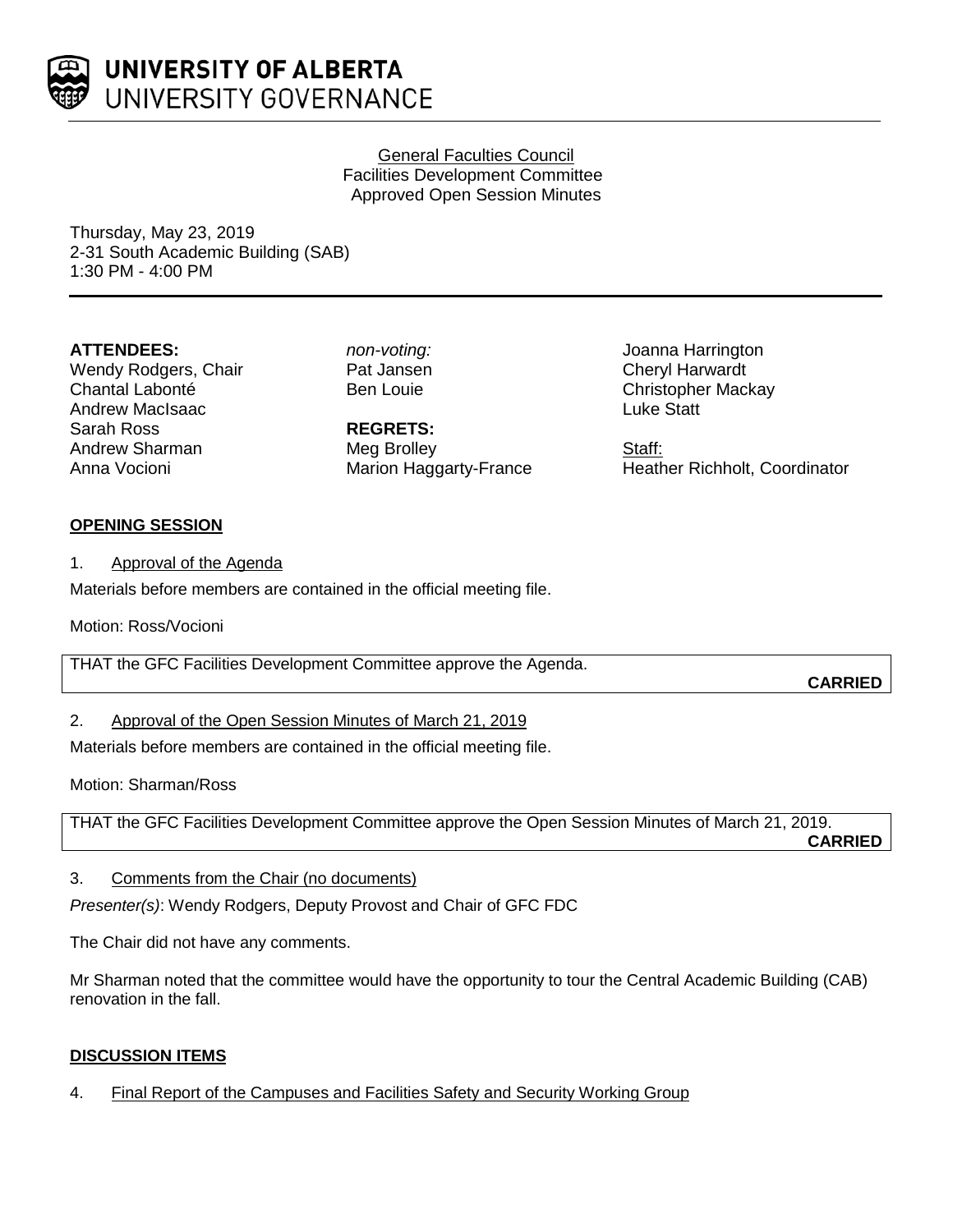Materials before members are contained in the official meeting file.

*Presenter(s)*: Rob Munro, Acting Associate Vice-President, Risk Management Services; James Allen, Associate Vice-President, Operations and Maintenance

*Purpose of the Proposal*: The purpose of this item is to present the working group's final report and to advise on progress to date and next steps.

#### *Discussion*:

Mr Allen and Mr Munro presented the working report and explained the action plan that was underway to address the recommendations. They spoke about the importance of education and communication regarding safety on campus and noted efforts to connect vulnerable individuals on campus with appropriate social services.

Members expressed questions and comments including, but not limited to: the method of survey distribution and strategies to increase future participation; data available for the other university campuses; the potential to concentrate or centralize after hours bookings on campus so that access was easier to monitor; accessible hours of buildings; relationships and communication between University of Alberta Protective Services (UAPS), and Edmonton Transit and University Hospital Protective Services; and efforts to establish an Edmonton Police Services liaison on North Campus.

#### 5. Emily Murphy House Renewal (no documents)

*Presenter(s)*: Andrew Sharman, Vice-President (Facilities and Operations)

#### *Discussion*:

Mr Sharman presented information about the renewal of Emily Murphy House. He explained the challenges faced with renovation of a designated Heritage Building,

## **ACTION ITEMS**

#### 6. Taking Care of our Campuses: An Integrated Asset Management Strategy (2019-2035)

Materials before members are contained in the official meeting file.

*Presenter(s)*: Andrew Sharman, Vice-President (Facilities and Operations)

*Purpose of the Proposal*: The University's executive leadership, the General Faculties Council, and the Board of Governors have all had the opportunity to review, comment, and provide revisions to the guiding principles upon which the Integrated Asset Management Strategy was developed.

The General Faculties Council is being asked to endorse the strategy, which will steer infrastructure decisions across all campuses for the foreseeable future.

*Discussion*:

Mr Sharman explained that the principles for this strategy came forward to the community and that he was now seeking GFC endorsement of the strategy. He noted that this strategy would guide the difficult decisions that would need to be made regarding the stewardship of university infrastructure.

There was no discussion.

Motion: Ross/Vocioni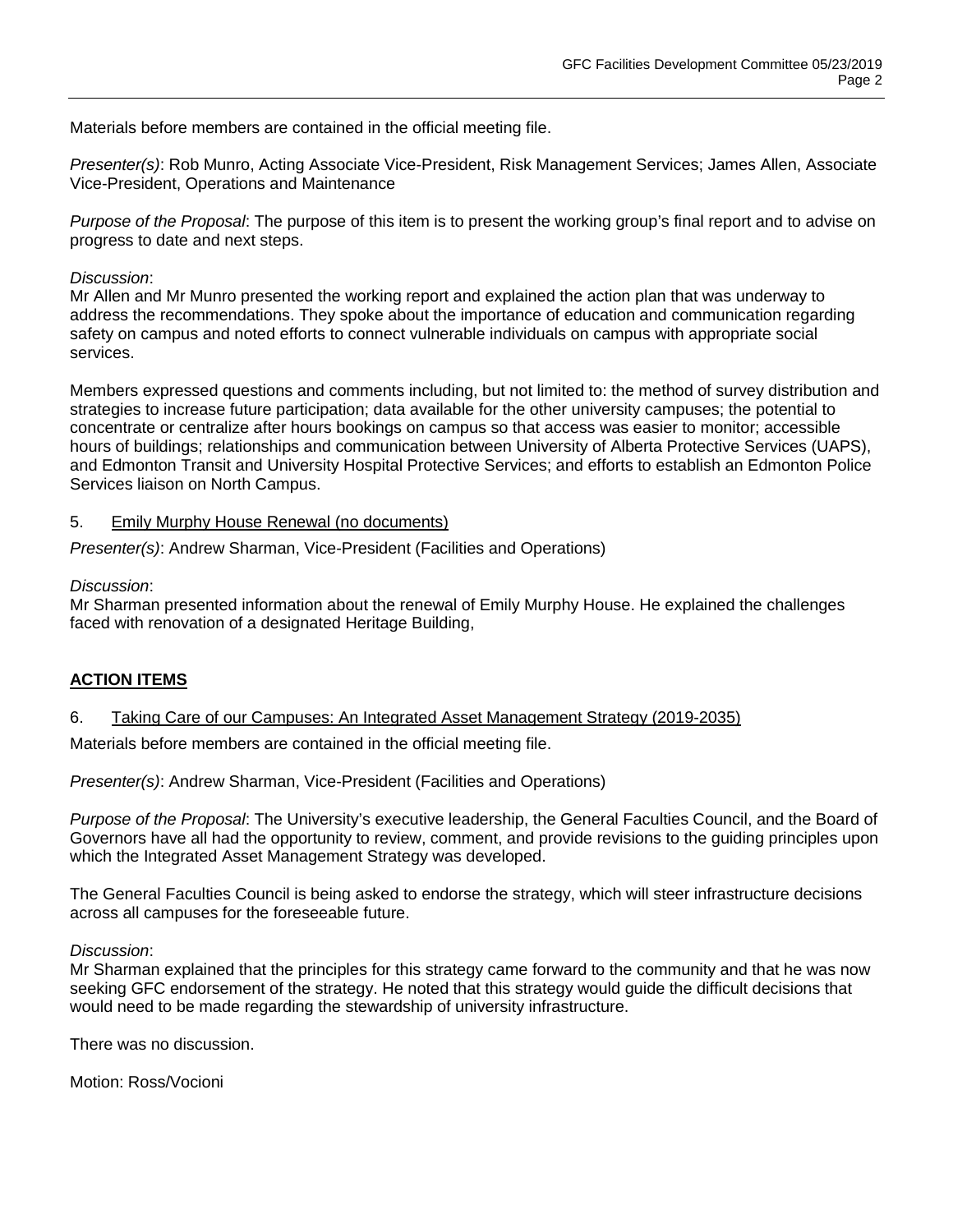THAT the GFC Facilities Development Committee recommend to General Faculties Council the Integrated Asset Management Strategy, as proposed by the Office of the Vice-President (Facilities and Operations) and as set forth in Attachment 1, as the basis for future infrastructure decisions across all campuses.

**CARRIED**

#### 7. Space Management Policy

Materials before members are contained in the official meeting file.

*Presenter(s)*: Andrew Sharman, Vice-President (Facilities and Operations); Logan Mardhani-Bayne, Strategic Development Manager, Office of the Provost and Vice-President (Academic)

*Purpose of the Proposal*: To recommend updates to the existing Space Management Policy to enhance consistency of language across the University's policies and procedures dealing with the use of space; the updates are consistent with current practice.

#### *Discussion*:

Mr Sharman noted that these updates were meant to clarify responsibilities regarding the use of space on campus.

Members discussed safety and security, increasing awareness of the policy, responsibility for cleaning and maintenance, and the importance of communication with those booking space for events.

#### Motion: MacIsaac/Vocioni

THAT the GFC Facilities Development Committee recommend to the GFC Academic Planning Committee, the proposed revisions to the Space Management Policy as set forth in Attachment 1, to take effect upon approval. **CARRIED**

#### **DISCUSSION ITEMS**

8. Projects Update from Facilities and Operations (no documents)

*Presenter(s)*: Pat Jansen, Associate Vice-President, Planning and Project Delivery

Mr Jansen presented the following report:

#### **Past Projects – Construction Phase**

As noted in our last meeting, there are several larger construction initiatives that involve only infrastructure renewal (and are therefore not submitted to FDC) – Electrical Vault replacement (several sites), Van Vliet shower, locker and washroom renewal, Brain and Aging Research Building mechanical systems, Fine Arts Building mechanical systems.

**University of Alberta Botanical Garden (UABG) - Islamic Garden (no change from March meeting):**  Project is now in warranty phase clean up, consideration still to host an FDC meeting at the UABG later this year, will continue to be reviewed with the Chair for 2019.

**Dentistry Pharmacy Building:** Continuing with ongoing demolition and detailed core and shell design activities. Based on our last meeting, the Schematic Design Phase has been approved. The project design will advance to Design Development as will the programming; both entities will be presented to FDC later in 2019. There will be some brick harvested from the building along with other materials that may be reused.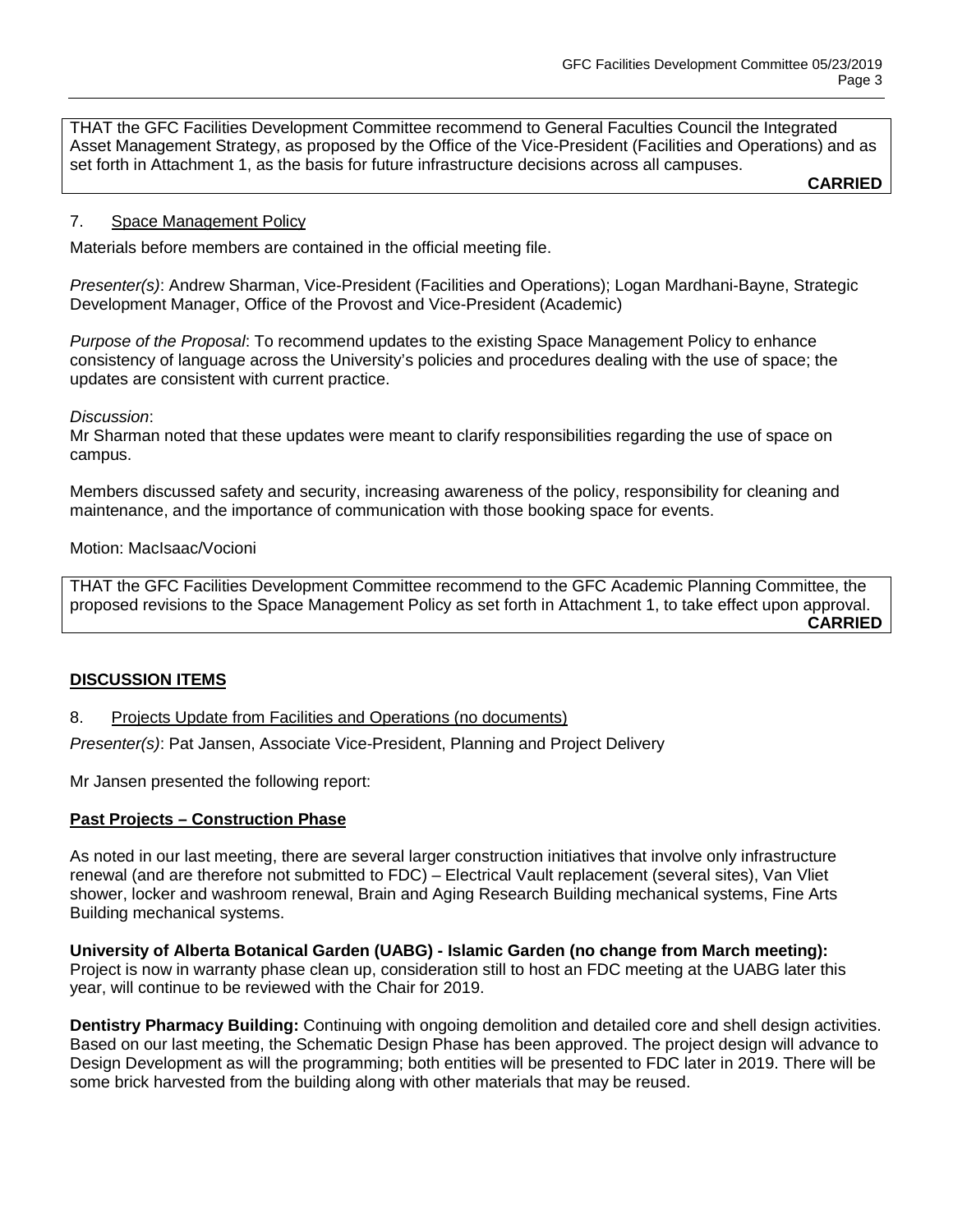**Campus Utility Building – Electrical (CUBE):** The project has advanced into construction.

#### **In Planning and/or Design Phase**

**Community Twin Arena (no change from March meeting):** the arena Schematic Design phase is complete. The design team will continue to advance the design to the next delivery stage and provide updates to FDC at prescribed intervals - project is awaiting final financial approvals.

**Maskwa House:** no change, project has reached design development phase (and approved at FDC) - awaiting financial support.

**UA Pavilion (Garden and Entry Pavilion):** Garden pavilion design has progressed into a construction document phase, the project will be tender ready in June 2019, and construction can only commence pending approval of Capital Expenditure Authorization Request. The entry pavilion (no space programming considerations) is now into a concept design phase with an intention to reach tender ready documents by the fall of 2019. There was good feedback from the April 24, 2019, open house.

**Convocation Hall (no change from March meeting):** Facilities and Operations is engaged in a detailed building condition assessment and concept development phase for this building, there is no planned change of use but rather a renewal program. Should the project continue to develop the project would be brought forward to FDC at appropriate design milestones.

Other considerations in early planning activities include; Mechanical Engineering; Project Scope Confirmation Report (PSCR) and programming exercise will soon be underway. Structures Lab; design underway. Cameron Library PSCR planning phase.

**General Space Programs:** Education and Business Faculties in review.

9. Question Period

There were no questions.

#### **INFORMATION REPORTS**

10. Items Approved by the GFC Facilities Development Committee by E-Mail Ballots

There were no items.

11. Information Items Forwarded to Committee Members Between Meetings

There were no items.

#### **CLOSING SESSION**

#### 12. Meeting Dates for 2019-2020

*Presenter(s)*: Wendy Rodgers, Deputy Provost and Chair of GFC FDC

The Chair noted that there would be five meetings next year as follows:

- September 26, 2019
- November 21, 2019
- February 13, 2020
- March 19, 2020